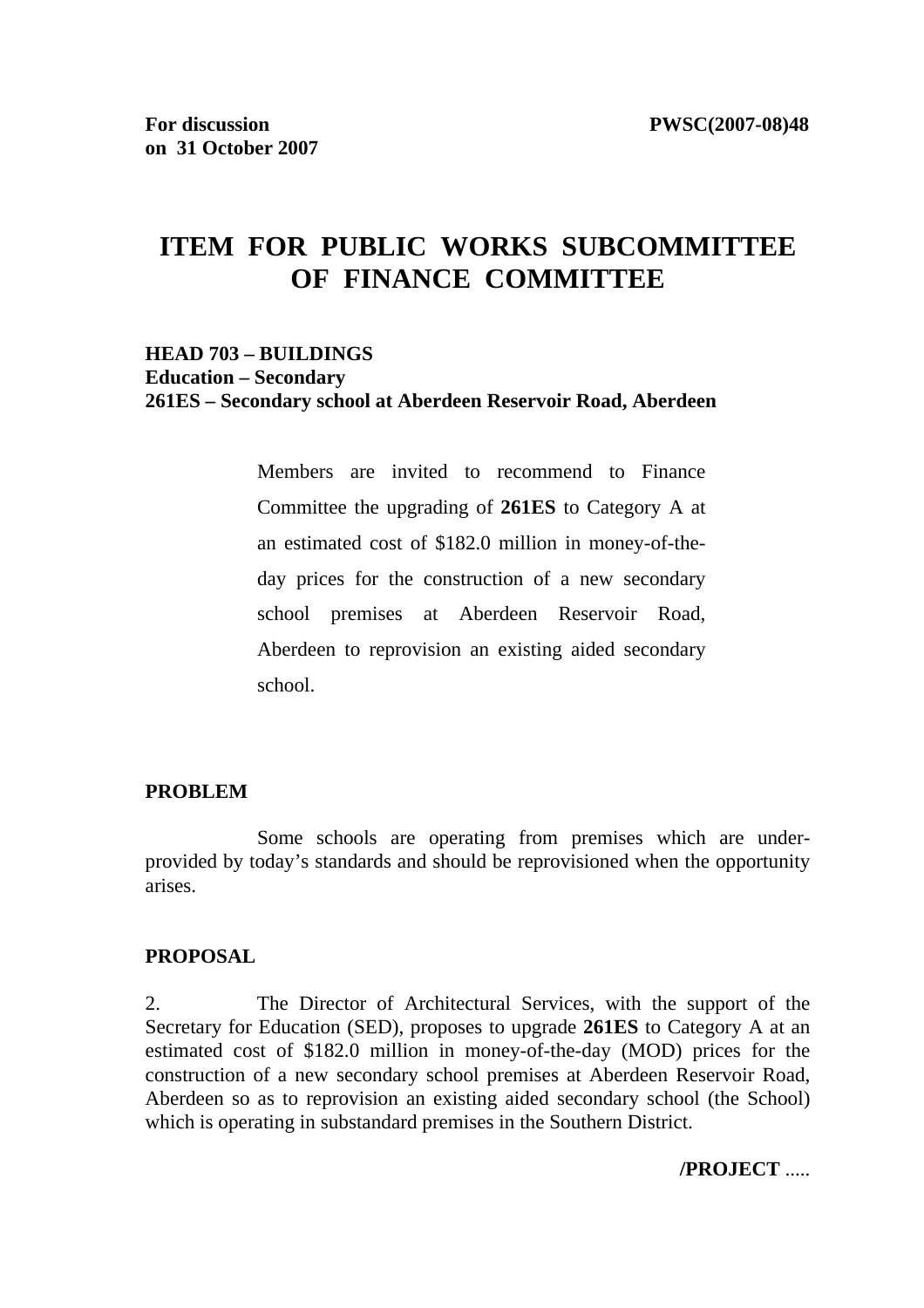# **PROJECT SCOPE AND NATURE**

3. The proposed scope of  $261ES$  comprises site formation works<sup>1</sup> and the construction of a new secondary school premises –

Site formation works

- (a) formation of about 4 000 square metres  $(m<sup>2</sup>)$  of site platform and associated slope works;
- (b) re-alignment of a portion (about 40 m long) of Peel Rise;
- (c) landscaping works; and
- (d) environmental mitigation measures.

Construction of school premises

- (a) 30 classrooms;
- (b) 16 special rooms, including a computer-assisted learning room, a language room and a multi-purpose room;
- (c) three small group teaching rooms;
- (d) a guidance activity room;
- (e) two interview rooms;
- (f) a staff room;
- (g) a staff common room;
- (h) a student activity centre;
- (i) a conference room;

1

 $/(j)$  .....

The site formation works including the design will be entrusted to the Civil Engineering and Development Department.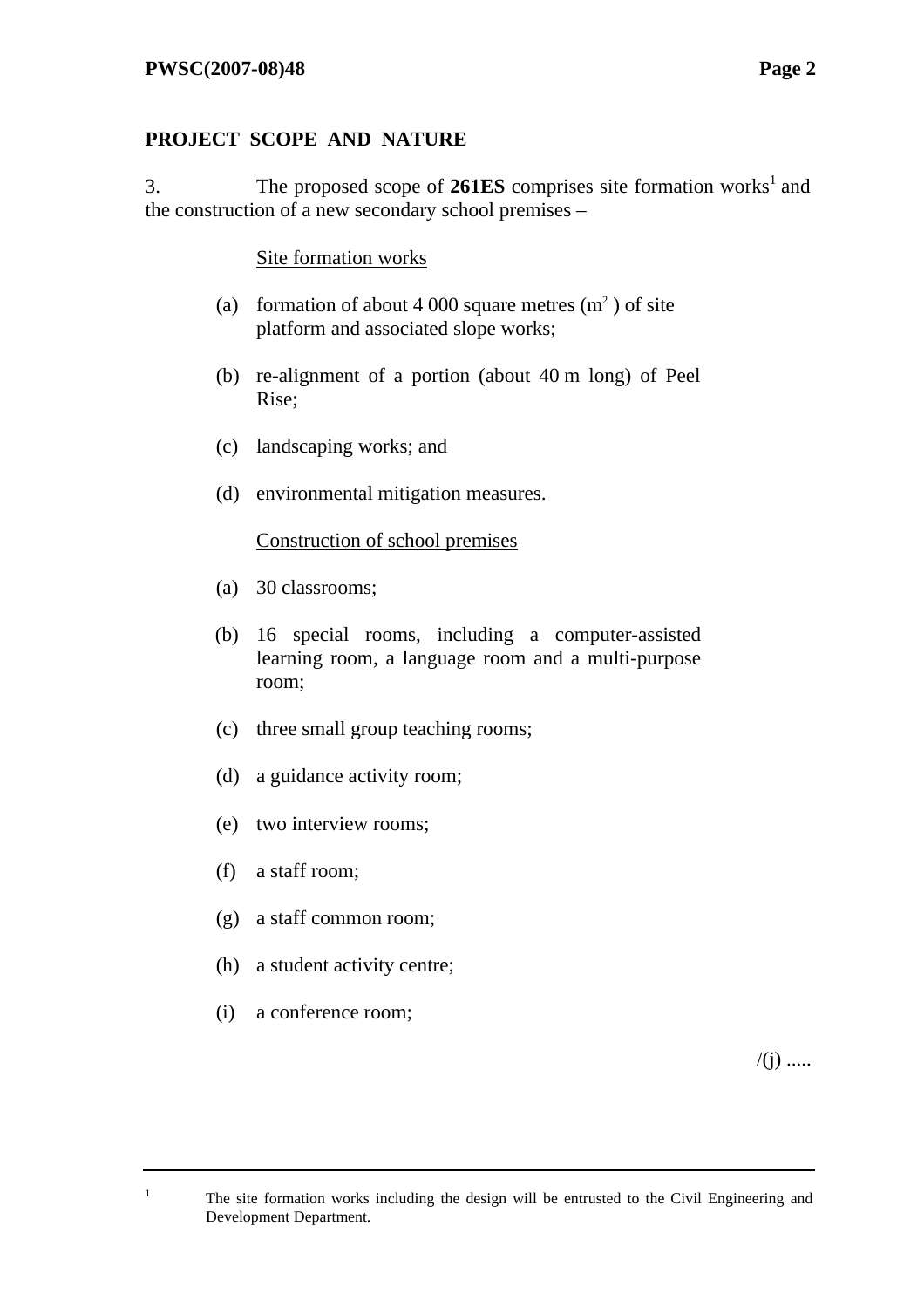- (j) a library;
- (k) an assembly hall (which can also be used for a wide range of physical activities such as badminton, gymnastics and table-tennis);
- (l) a multi-purpose area;
- (m) two basketball courts (one at ground level and one at the rooftop of assembly hall);
- (n) a 30-m running track<sup>2</sup>;
- (o) a green corner<sup>3</sup>; and
- (p) ancillary accommodation, including a lift and relevant facilities for the handicapped.

4. The proposed new school premises will meet the planning target of providing two square metres of open space per student. A site plan is at Enclosure 1 and views of the school premises (artist's impression) are at Enclosure 2. We plan to start the site formation works in December 2007 for completion in September 2009 and construction of the new secondary school premises in September 2009 for completion in July 2011.

# **JUSTIFICATION**

2

——— ———

> 5. The existing premises of the School, built in 1965 on a sloped site with existing building area of  $2500 \text{ m}^2$  only, falls short of the current standard for secondary schools. Certain essential facilities for effective teaching and learning, such as small group teaching room, multi-purpose area, home management room, needlework room, conference room, interview room, staff common room and student activity centre are lacking. The open space provision also falls short of the latest planning standard. The School has only marginally benefited from the

> > /School .....

 In order to make optimal use of the space of the campus, a 30-m running track will be provided in the covered playground.

<sup>3</sup> The green corner is a designated area inside the campus to enable students to develop an interest in horticulture and natural environment. The green corner may include a weather station and planting beds.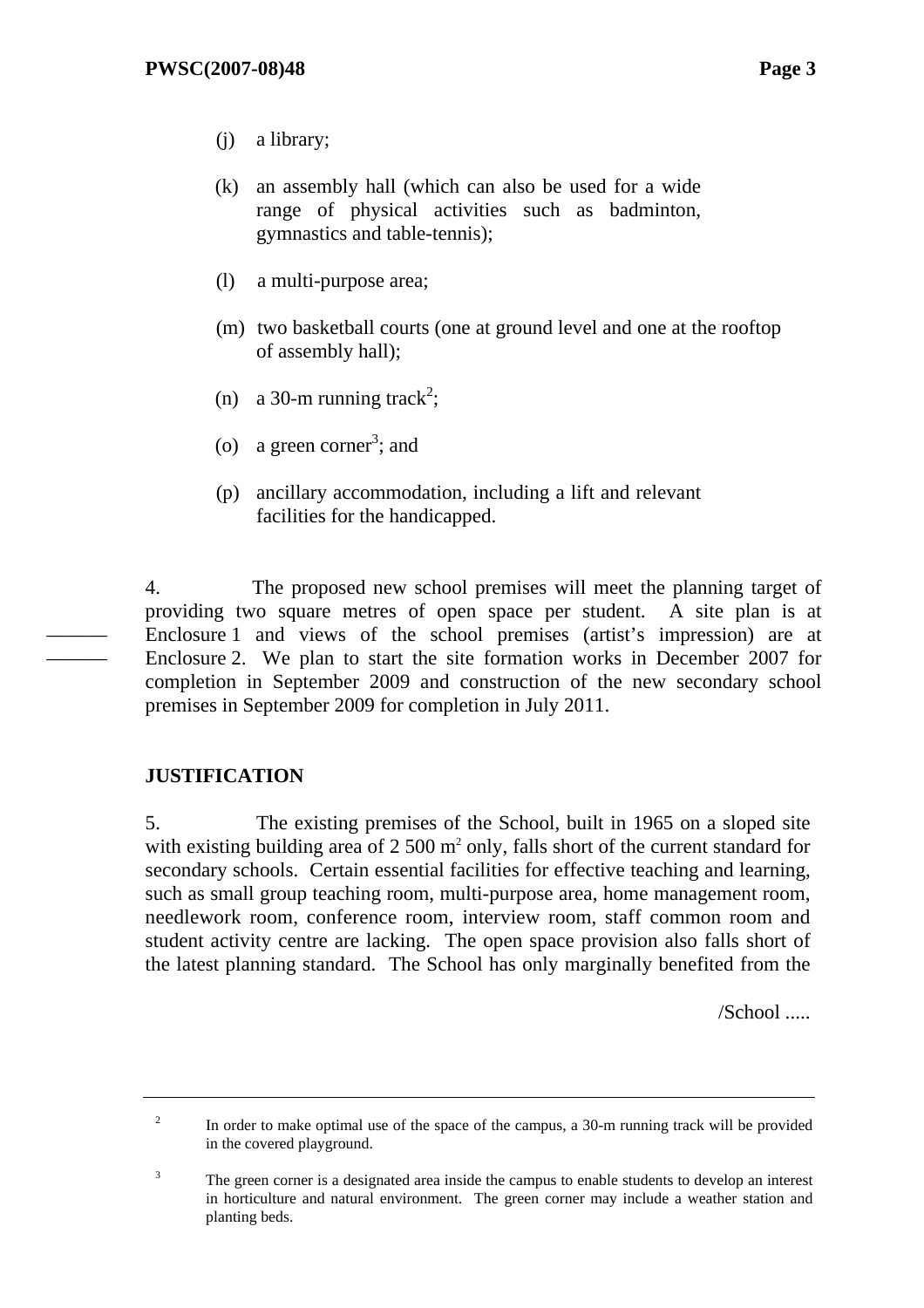School Improvement Programme<sup>4</sup> due to site constraints, under which only a few additional facilities were provided by partitioning existing rooms. The substandard and dilapidated facilities of the existing campus also require frequent repairs. Due to site constraints which pose difficulties for in-situ redevelopment<sup>5</sup>, reprovisioning is the most cost-effective way to provide quality teaching and learning environment for teachers and students of the School.

6. Upon completion, **261ES** will provide 30 classrooms and other facilities for accommodating the School which is operating 24 classes in the 2007/08 school year in the same district. Whether the number of operating classes would be increased from 24 to 30 immediately after the reprovisioning will depend on the actual supply and demand situation of secondary school places then and the enrolment situation of the School. Any extra classrooms will be efficiently utilised by the School for the teaching and learning of students.

# **FINANCIAL IMPLICATIONS**

5

7. We estimate the capital cost of the project to be \$182.0 million in MOD prices (see paragraph 9 below), made up as follows –

|     |                          | \$ million |
|-----|--------------------------|------------|
| (a) | Site formation           | 29.1       |
| (b) | Piling                   | 19.4       |
| (c) | <b>Building</b>          | 65.0       |
| (d) | <b>Building services</b> | 20.2       |
| (e) | Drainage                 | 2.5        |
| (f) | <b>External works</b>    | 11.0       |
|     |                          |            |

 $/(g)$  .....

We are considering the future use of the existing premises upon reprovisioning of the School.

<sup>4</sup> The School Improvement Programme involves some 740 existing schools to provide additional space and upgrade facilities to support teaching and learning.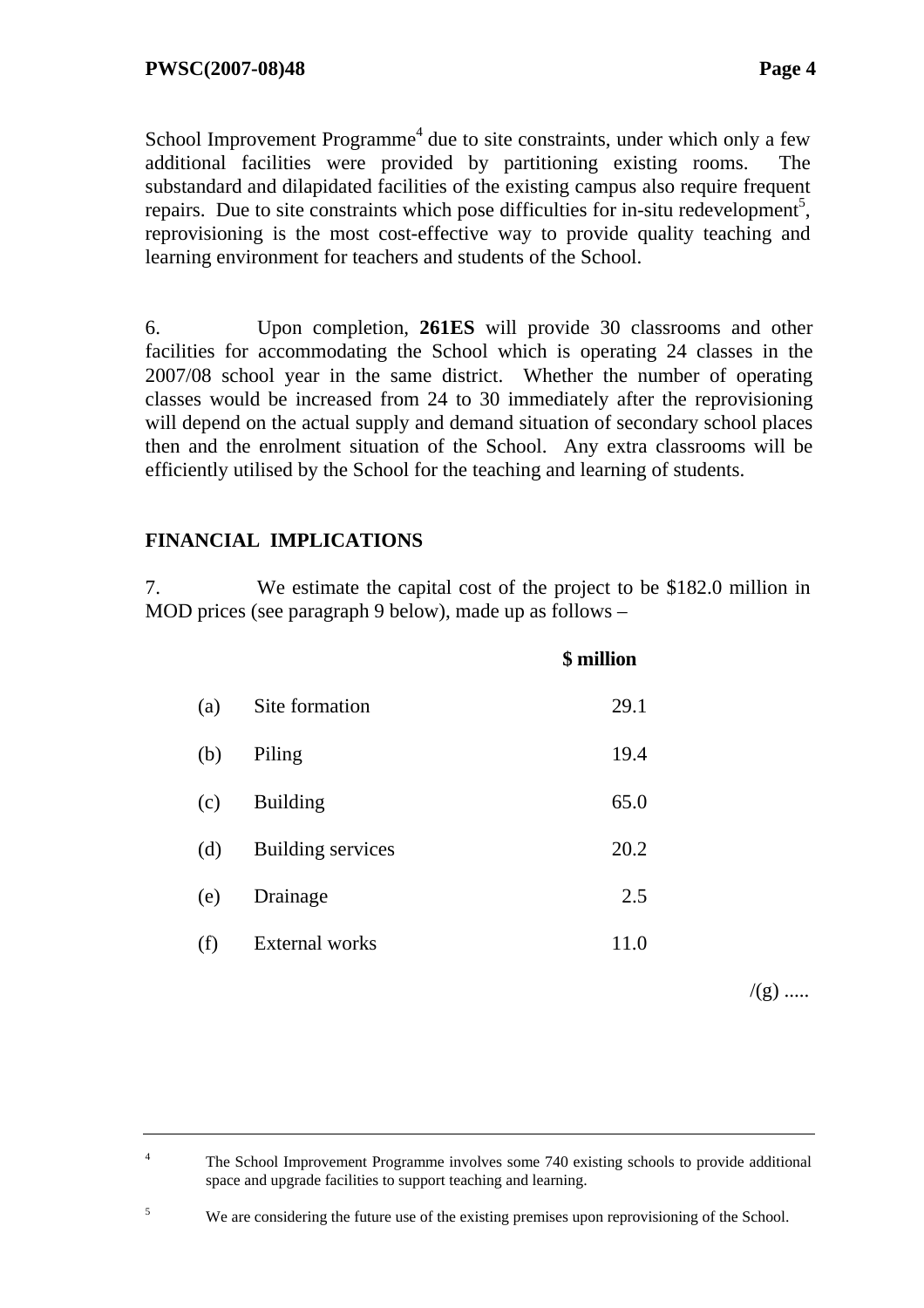———

———

6

|     |                                   | \$ million |                               |
|-----|-----------------------------------|------------|-------------------------------|
| (g) | Furniture and Equipment $(F&E)^6$ | 6.0        |                               |
| (h) | Consultants' fees for $-$         | 7.4        |                               |
|     | Contract administration<br>(i)    | 3.2        |                               |
|     | Site supervision<br>(ii)          | 4.2        |                               |
| (i) | Contingencies                     | 15.4       |                               |
|     | Sub-total                         | 176.0      | (in September<br>2007 prices) |
| (j) | Provision for price adjustment    | 6.0        |                               |
|     | Total                             | 182.0      | (in MOD prices)               |

8. The Civil Engineering and Development Department (CEDD) will undertake contract administration and supervision of site formation works. We propose to engage consultants to undertake contract administration and site supervision of the school construction works. A detailed breakdown of the estimate for consultants' fees by man-months is at Enclosure 3. The construction floor area (CFA) of the new school premises under **261ES** is 12 603 m<sup>2</sup>. The estimated construction unit cost, represented by the building and the building services costs, is \$6,760 per m<sup>2</sup> of CFA in September 2007 prices. We consider this comparable to similar school projects built by the Government. A comparison of the reference cost for constructing a 30-classroom secondary school based on an uncomplicated site with no unusual environmental or geotechnical constraints with the estimated costs for the new school premises is at Enclosure 4.

9. Subject to approval, we will phase the expenditure as follows –

 $/2007 - 08$  .....

 Based on an indicative list of F&E items required by the School. The indicative list is compiled on the basis of a survey on serviceability of the existing F&E of the School and the standard F&E reference list prepared by the Education Bureau for a new 30-classroom secondary school adopting the standard schedule of accommodation. The exact F&E cost will be calculated based on the F&E items to be required by the School in operating the actual number of classes.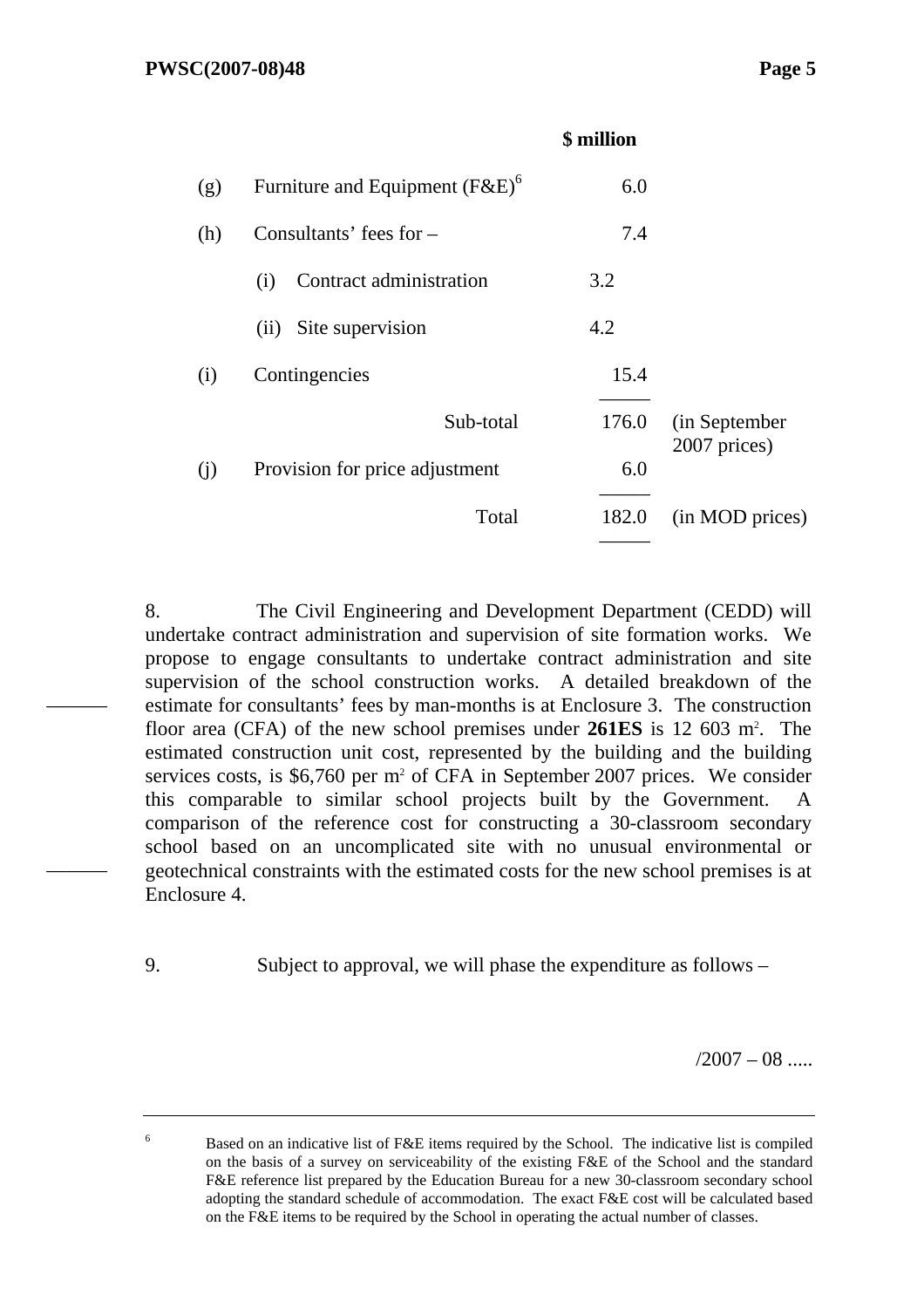| Year        | \$ million<br>(Sept 2007) | Price adjustment<br>factor | \$ million<br>(MOD) |
|-------------|---------------------------|----------------------------|---------------------|
| $2007 - 08$ | 1.7                       | 1.00000                    | 1.7                 |
| $2008 - 09$ | 16.5                      | 1.00750                    | 16.6                |
| $2009 - 10$ | 23.4                      | 1.01758                    | 23.8                |
| $2010 - 11$ | 50.2                      | 1.02775                    | 51.6                |
| $2011 - 12$ | 45.9                      | 1.03803                    | 47.6                |
| $2012 - 13$ | 23.9                      | 1.05619                    | 25.2                |
| $2013 - 14$ | 14.4                      | 1.07732                    | 15.5                |
|             |                           |                            |                     |
|             | 176.0                     |                            | 182.0               |

10. We have derived the MOD estimates on the basis of the Government's latest forecast of trend rate of change in the prices of public sector building and construction output for the period 2007 to 2014. We will tender the site formation works through a standard re-measurement contract because the quantities of the geotechnical and excavation works may vary depending on actual ground conditions. We will award the school construction contract on a lump-sum basis because we can clearly define the scope of the works in advance. Both contracts will not provide for price adjustment because the contract period will not exceed 21 months.

11. The cost of F&E, estimated to be \$6.0 million, will be borne by the Government for the reprovisioning of the School. This is in line with the existing policy. The annual recurrent expenditure of the existing secondary school was \$30.3 million in the 2005/06 school year. Upon reprovisioning of the secondary school, the annual recurrent expenditure is estimated to be \$30.9 million if the number of operating classes remains at 24, with the difference being largely attributable to the increase in price level.

**/PUBLIC** .....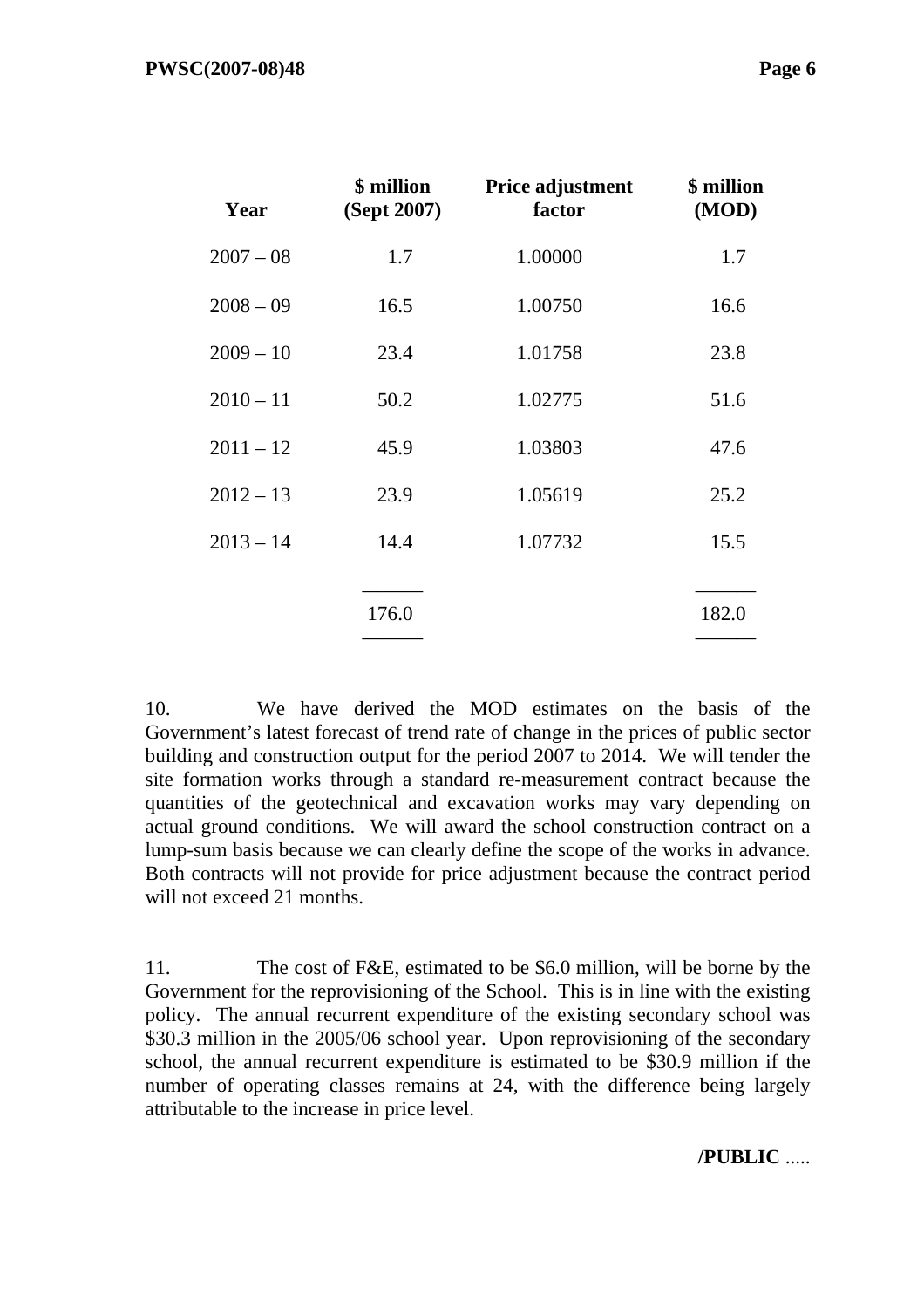# **PUBLIC CONSULTATION**

12. Southern District Council was consulted on the site formation works for **261ES** in September 2003 and the school project in November 2005. Members of the District Council expressed support on the two occasions.

13. We circulated an information note on the project to the Legislative Council Panel on Education on 4 October 2007. Members did not raise any comments.

### **ENVIRONMENTAL IMPLICATIONS**

14. Site formation works is not a designated project under the Environmental Impact Assessment Ordinance. CEDD completed a Preliminary Environmental Review (PER) in January 2001 for the site formation works and carried out further studies on construction noise, ecology, visual and landscape impacts as recommended by the PER. The PER and further studies concluded that the potential environmental impacts of the site formation works could be controlled to within the established standards and guidelines with the implementation of the recommended mitigation measures. The further study on construction noise has also recommended the implementation of noise monitoring and audit works for the site formation works. We have included a cost of \$800,000 for implementing the mitigation measures including noise monitoring and audit works under the site formation contract.

15. We also engaged a consultant to conduct a separate PER for the construction works in May 2007. The PER recommended installation of insulated windows and air-conditioning for rooms exposed to traffic noise exceeding the limits recommended in the Hong Kong Planning Standards and Guidelines. The recommended mitigation measures are as follows –

|     | <b>Mitigation measures</b>                                                                                                                                                | <b>Estimated cost</b><br>\$ million<br>(in Sept 2007)<br>prices) |
|-----|---------------------------------------------------------------------------------------------------------------------------------------------------------------------------|------------------------------------------------------------------|
| (a) | Insulated windows and air-conditioning for<br>four special rooms on the $2/F$ , $3/F$ , $6/F$ and<br>7/F at the eastern and northern facades of the<br>special room block | 0.47                                                             |
|     |                                                                                                                                                                           |                                                                  |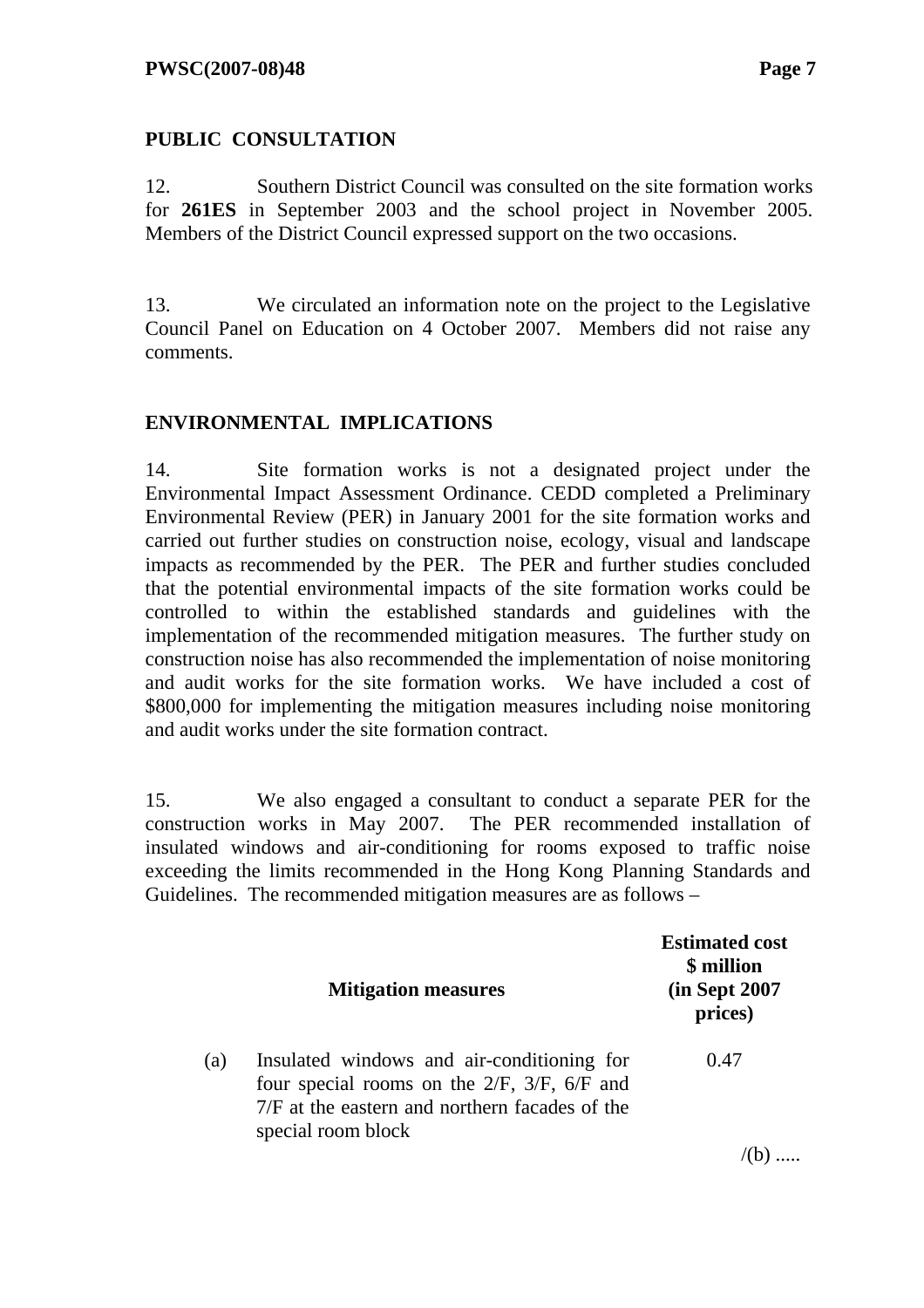|     | <b>Mitigation measures</b>                                                                                             | <b>Estimated cost</b><br>\$ million<br>(in Sept 2007)<br>prices) |
|-----|------------------------------------------------------------------------------------------------------------------------|------------------------------------------------------------------|
| (b) | Insulated windows and air-conditioning for<br>three special rooms on the $2/F$ and $3/F$ of the<br>assembly hall block | 0.34                                                             |

With such mitigation measures in place, the project will not have long term environmental impacts. We have included the cost of the above mitigation measures as part of the building services in the project estimate.

16. During site formation and school construction, we will control noise, dust and site run-off nuisances to within established standards and guidelines through the implementation of mitigation measures in the contracts. These include the use of silencers, mufflers, acoustic lining or shields for noisy construction activities, frequent cleaning and watering of the site, and the provision of wheel-washing facilities.

17. We have considered measures in the planning and design stages to reduce the generation of construction waste where possible. These include coordinating the site formation design and the school building design to reduce the extent of site formation works and the amount of earthworks, and using metal site hoardings and signboards so that these materials can be recycled or reused in other projects. In addition, we will require the contractors of the construction works to reuse inert construction waste (e.g. use of excavated materials for filling within the site) on site or in other suitable construction sites as far as possible, in order to minimise the disposal of inert construction waste to public fill reception facilities<sup>7</sup>. We will encourage the contractors of the construction works to maximise the use of recycled or recyclable inert construction waste, as well as the use of non-timber formwork to further minimise the generation of construction waste.

/18. .....

<sup>7</sup> Public fill reception facilities are specified in Schedule 4 of the Waste Disposal (Charges for Disposal of Construction Waste) Regulation. Disposal of inert construction waste in public fill reception facilities requires a licence issued by the Director of Civil Engineering and Development.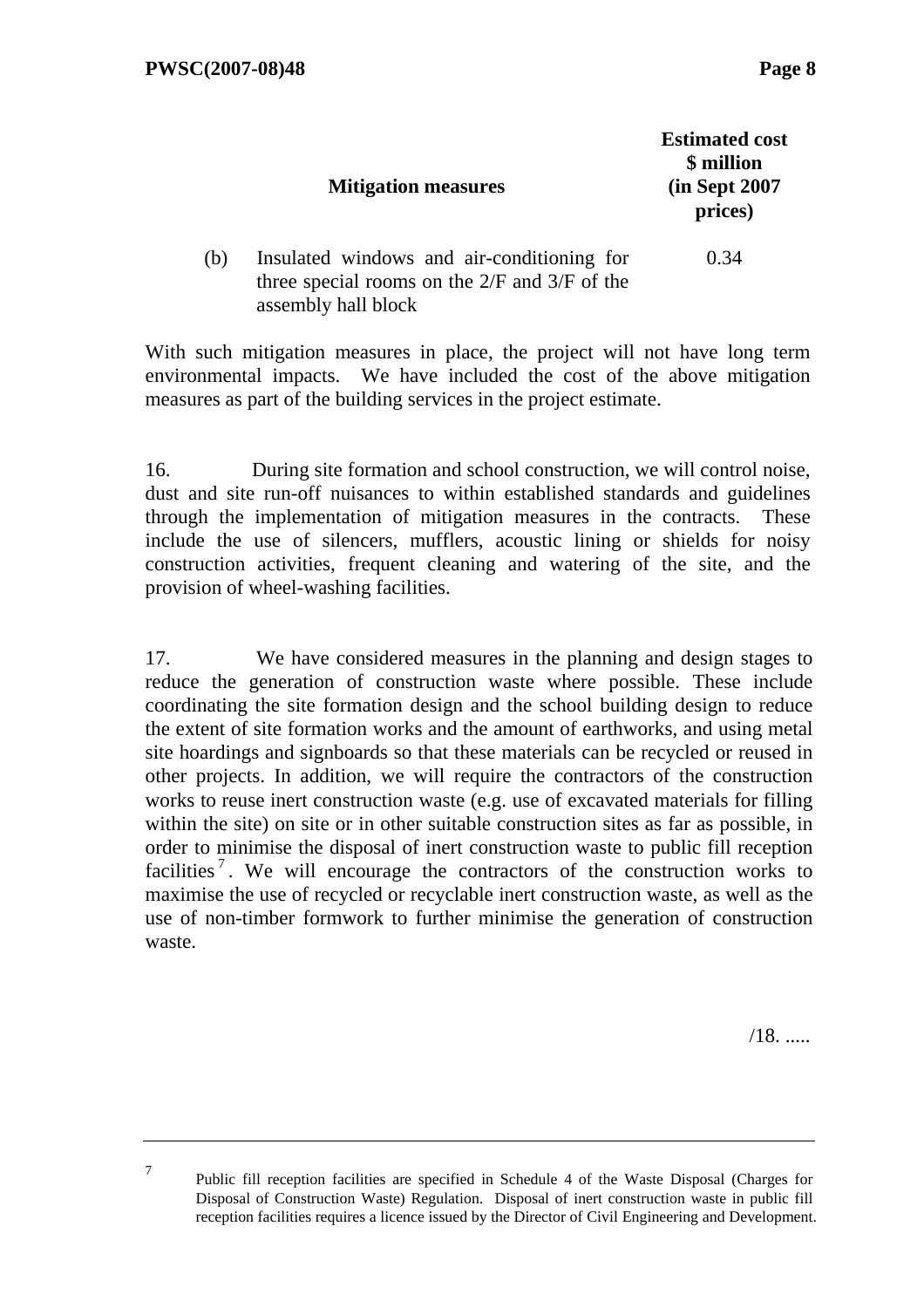18. We will also require the contractors of the construction works to submit for approval a plan setting out the waste management measures, which will include appropriate mitigation means to avoid, reduce, reuse and recycle inert construction waste. We will ensure that the day-to-day operations on site comply with the approved plan. We will require the contractors of the construction works to separate the inert portion from non-inert construction waste on site for disposal at appropriate facilities. We will also control the disposal of inert construction waste and non-inert construction waste to public fill reception facilities and landfills respectively through a trip-ticket system.

19. We estimate that the project will generate the following construction  $waste -$ 

|                                                                                            | <b>Site formation</b> |      | <b>School construction</b> |      |
|--------------------------------------------------------------------------------------------|-----------------------|------|----------------------------|------|
|                                                                                            | tonnes                | $\%$ | tonnes                     | $\%$ |
| Inert construction waste<br>reused on site or other<br>construction sites                  | 12 100                | 29.7 | 7605                       | 56.3 |
| Inert construction waste<br>to public fill reception<br>facilities for subsequent<br>reuse | 26 300                | 64.6 | 5 0 7 0                    | 37.5 |
| Non-inert construction<br>waste to landfills                                               | 2 3 0 0               | 5.7  | 840                        | 6.2  |
| <b>Total construction</b><br>waste generated                                               | 40 700                | 100  | 13 5 15                    | 100  |

20. The total cost for accommodating construction waste at public fill reception facilities and landfill sites is estimated to be \$1.24 million for this project (based on a unit cost of \$27/tonne for disposal at public fill reception facilities and  $$125/tonne<sup>8</sup>$  at landfills).

**/LAND** .....

8 This estimate has taken into account the cost for developing, operating and restoring the landfills after they are filled and the aftercare required. It does not include the land opportunity cost for existing landfill sites (which is estimated at  $$90/m<sup>3</sup>$ ), nor the cost to provide new landfills (which is likely to be more expensive) when the existing ones are filled.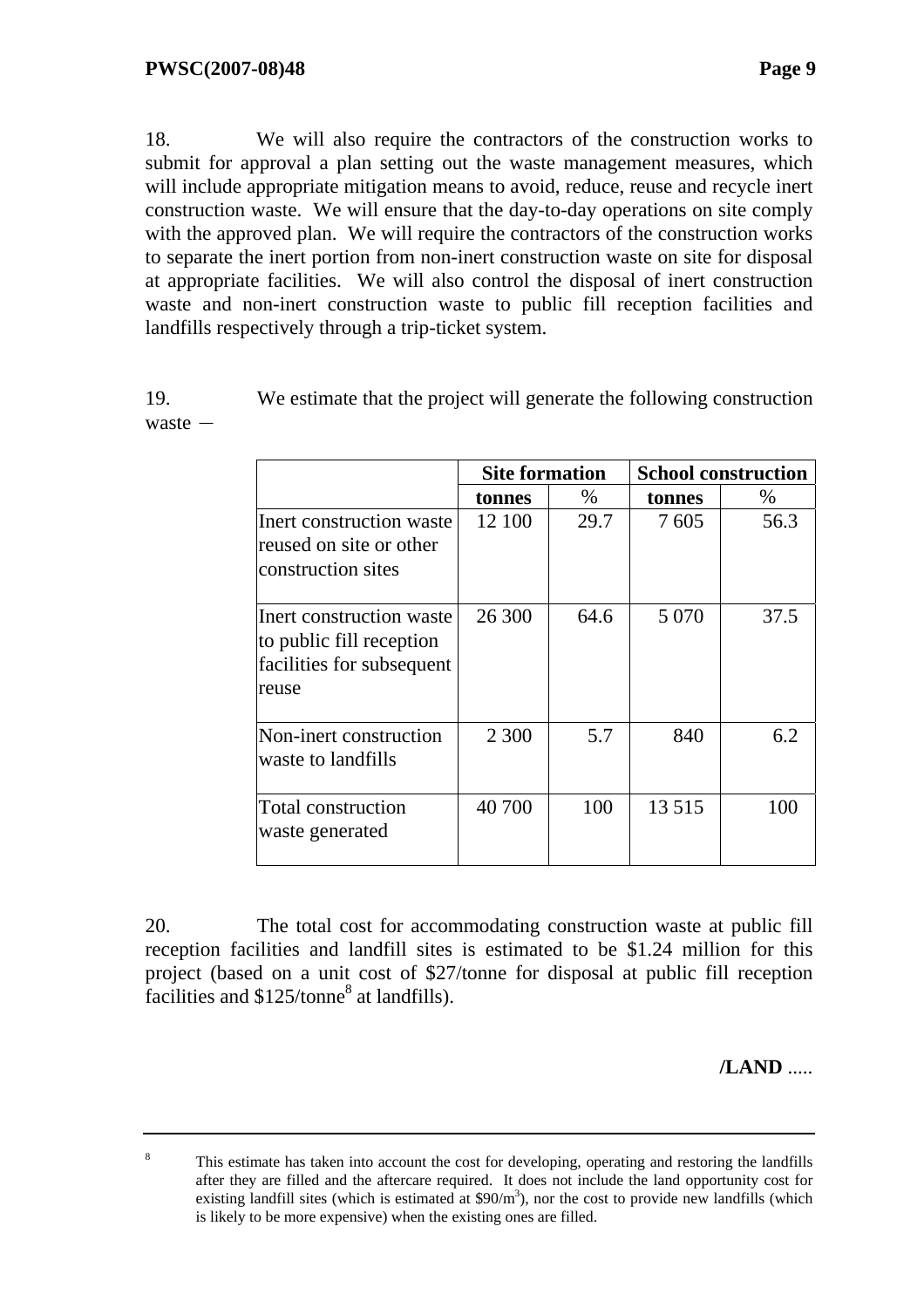# **LAND ACQUISITION**

21. The project does not require any land acquisition.

### **BACKGROUND INFORMATION**

22. We upgraded the site formation works under **261ES** to Category B in September 2001.CEDD engaged consultants in March 2002 to undertake further studies, site investigation and detailed design for the site formation works at an estimated cost of \$2.0 million. CEDD charged the amount to block allocation **Subhead 5101CX** "Civil engineering works, studies and investigations for items in Category D of the Public Works Programme". CEDD has completed the site investigation, detailed design and preparation of tender documents for the proposed site formation works.

23. We upgraded the school construction works under **261ES** to Category B in October 2005. We engaged an architectural consultant in December 2006 to undertake the detailed design, PER and topographic survey. We will engage a quantity surveying consultant in December 2007 to prepare the tender documents for the school construction. The cost of the above consultancy services and works is estimated to be about \$2.3 million. We will charge this amount to block allocation **Subhead 3100GX** "Project feasibility studies, minor investigations and consultants' fees for items in Category D of the Public Works Programme". The architectural consultant has completed the detailed design, PER and topographical survey.

24. The proposed works will involve removal of 84 trees. All trees to be removed are not important trees<sup>9</sup>. We will incorporate planting proposals as part of the project, including estimated quantities of 695 trees, 3 200 shrubs and 2 000 m2 of grassed area.

/25. .....

9 "Important trees" refer to trees in the Register of Old and Valuable Trees, or any other trees that meet one or more of the following criteria -

- (a) trees of 100 years old or above;
- (b) trees of cultural, historical or memorable significance e.g. Fung Shui tree, tree as landmark of monastery or heritage monument, and trees in memory of an important person or event;
- (c) trees of precious or rare species;
- (d) trees of outstanding form (taking account of overall tree sizes, shape and any special features) e.g. trees with curtain like aerial roots, trees growing in unusual habitat; or

<sup>(</sup>e) trees with trunk diameter equal or exceeding 1.0 metre (measured at 1.3 metre above ground level), or with height/canopy spread equal or exceeding 25 metres.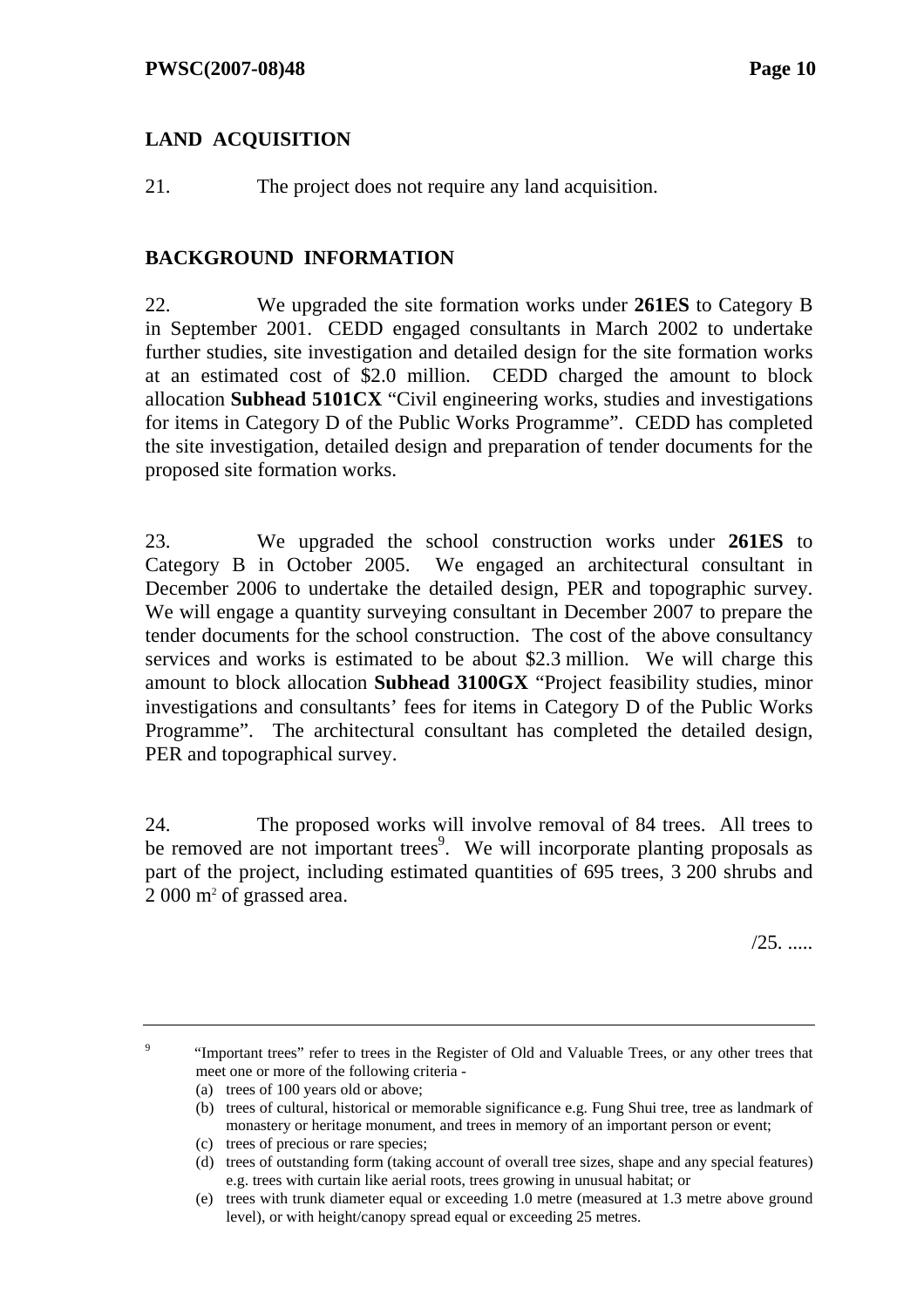25. We estimate that the proposed works will create about 186 jobs (162 for labourers and another 24 for professional/technical staff) providing a total employment of 3 348 man-months.

--------------------------------------

Education Bureau October 2007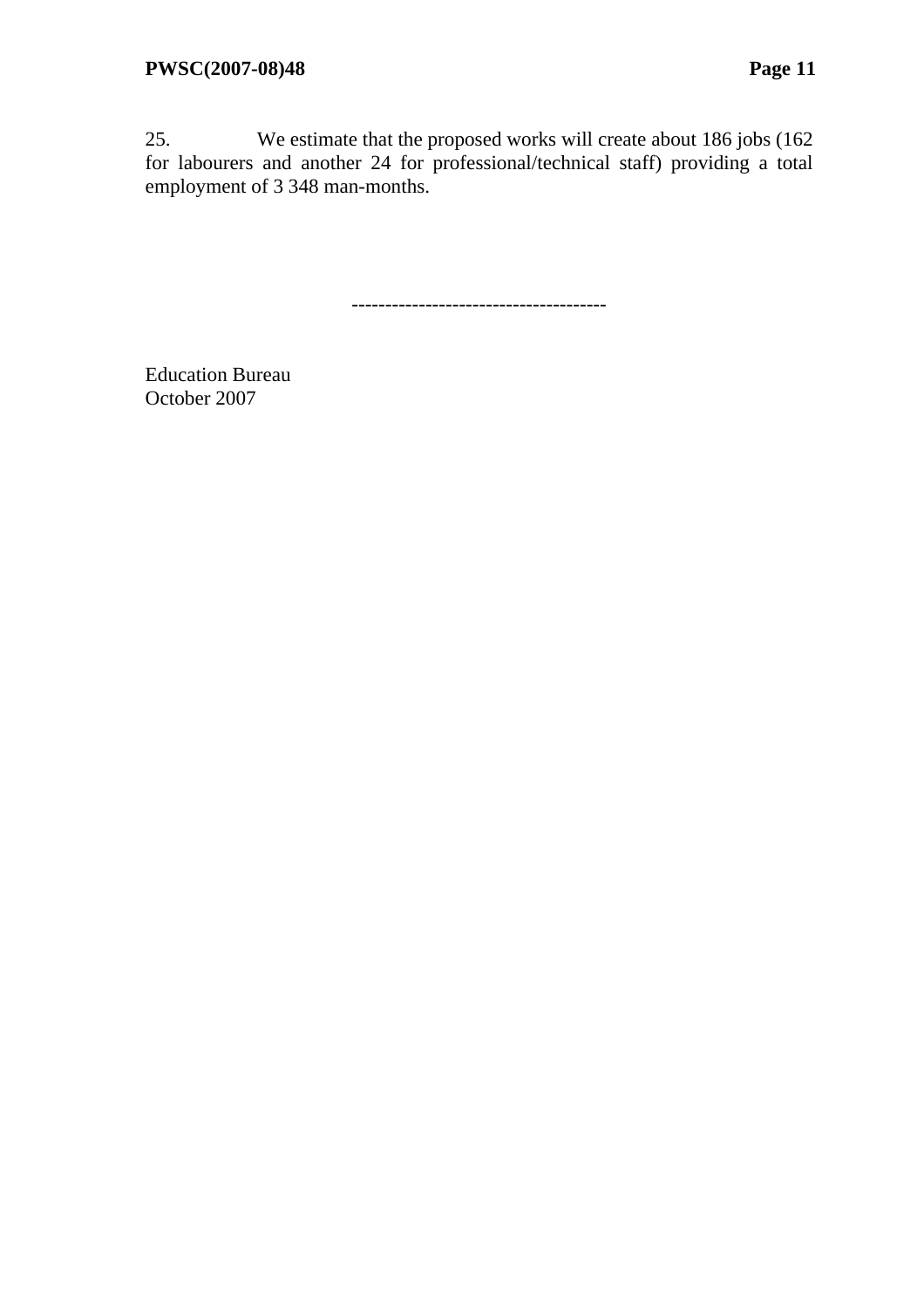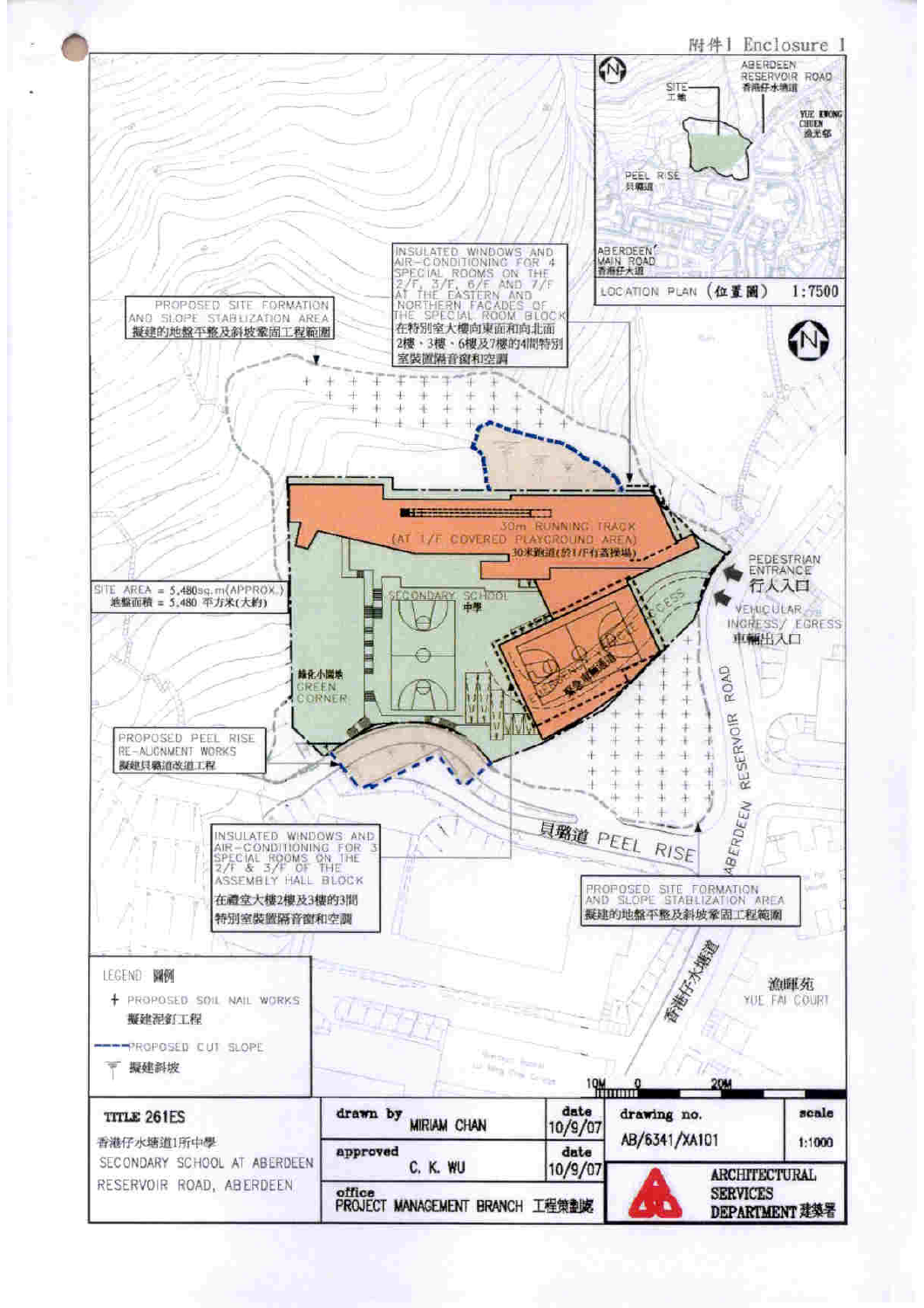#### 附件2 Enclosure 2



VIEW OF THE SCHOOL PREMISES FROM SOUTH-EASTERN DIRECTION (ARTIST'S IMPRESSION) 從東南面望向校舍的構思圖



VIEW OF THE SCHOOL PREMISES FROM SOUTH-WESTERN DIRECTION (ARTIST'S IMPRESSION) 從西南面望向校舍的構思圖

| <b>TITLE 261ES</b>           | drawn by                                  | date    | drawing no.                       | scale        |
|------------------------------|-------------------------------------------|---------|-----------------------------------|--------------|
|                              | <b>MIRIAM CHAN</b>                        | 10/9/07 | AB/6341/XA102                     | <b>N.T.S</b> |
| 香港仔水塘道1所中學                   | approved                                  | date    | <b>ARCHITECTURAL</b>              |              |
| SECONDARY SCHOOL AT ABERDEEN | C. K. WU                                  | 10/9/07 |                                   |              |
| RESERVOIR ROAD, ABERDEEN     | office<br>PROJECT MANAGEMENT BRANCH 工程策劃處 |         | <b>SERVICES</b><br>DEPARTMENT 建築署 |              |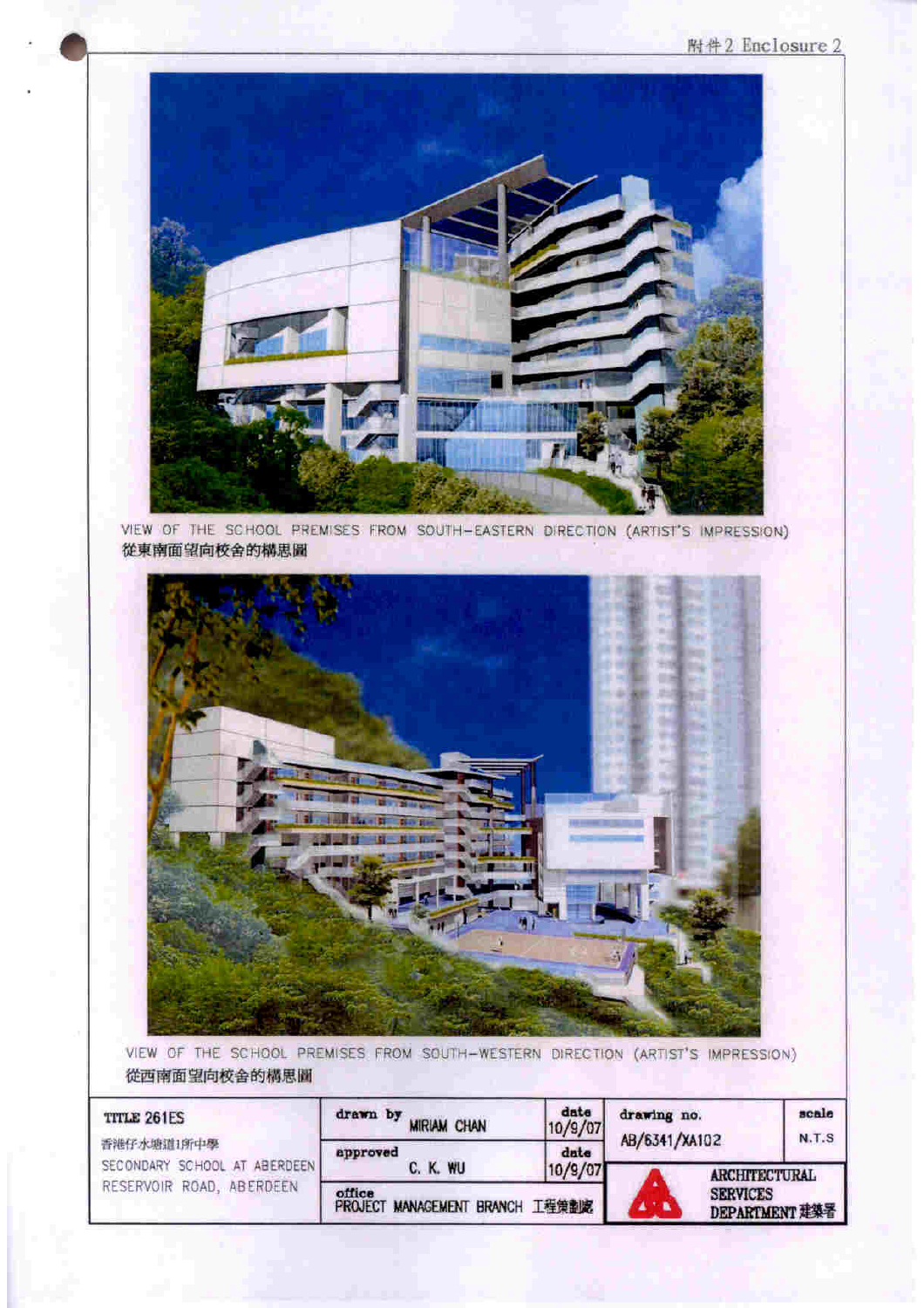### **261ES – Secondary school at Aberdeen Reservoir Road, Aberdeen**

# **Breakdown of the estimate for consultants' fees for the school construction works**

|     | <b>Consultants' staff costs</b>        |                           | <b>Estimated</b><br>man-<br>months | Average<br>$MPS^*$<br>salary<br>point | <b>Multiplier</b><br>(Note 1) | <b>Estimated</b><br>fee<br>$$$ million) |
|-----|----------------------------------------|---------------------------|------------------------------------|---------------------------------------|-------------------------------|-----------------------------------------|
| (a) | Contract<br>administration<br>(Note 2) | Professional<br>Technical |                                    |                                       |                               | 2.6<br>0.6                              |
| (b) | Site supervision<br>(Note 3)           | Professional<br>Technical | 12.1<br>102.8                      | 38<br>14                              | 1.6<br>1.6                    | 1.1<br>3.1                              |
|     |                                        |                           |                                    |                                       | Total                         | 7.4                                     |

<sup>\*</sup> MPS = Master Pay Scale

#### **Notes**

- 1. A multiplier of 1.6 is applied to the average MPS point to estimate the cost of resident site staff supplied by the consultants. (As at 1 April 2007, MPS point  $38 = $56,945$  per month and MPS point  $14 = $18,840$  per month.)
- 2. The consultants' staff cost for contract administration is calculated in accordance with the existing consultancy agreement for the design and construction of **261ES**. The assignment will only be executed subject to Finance Committee's approval to upgrade **261ES** to Category A.
- 3. The consultants' staff cost for site supervision is based on the estimate prepared by the Director of Architectural Services. We will only know the actual man-months and actual costs after completion of the construction works.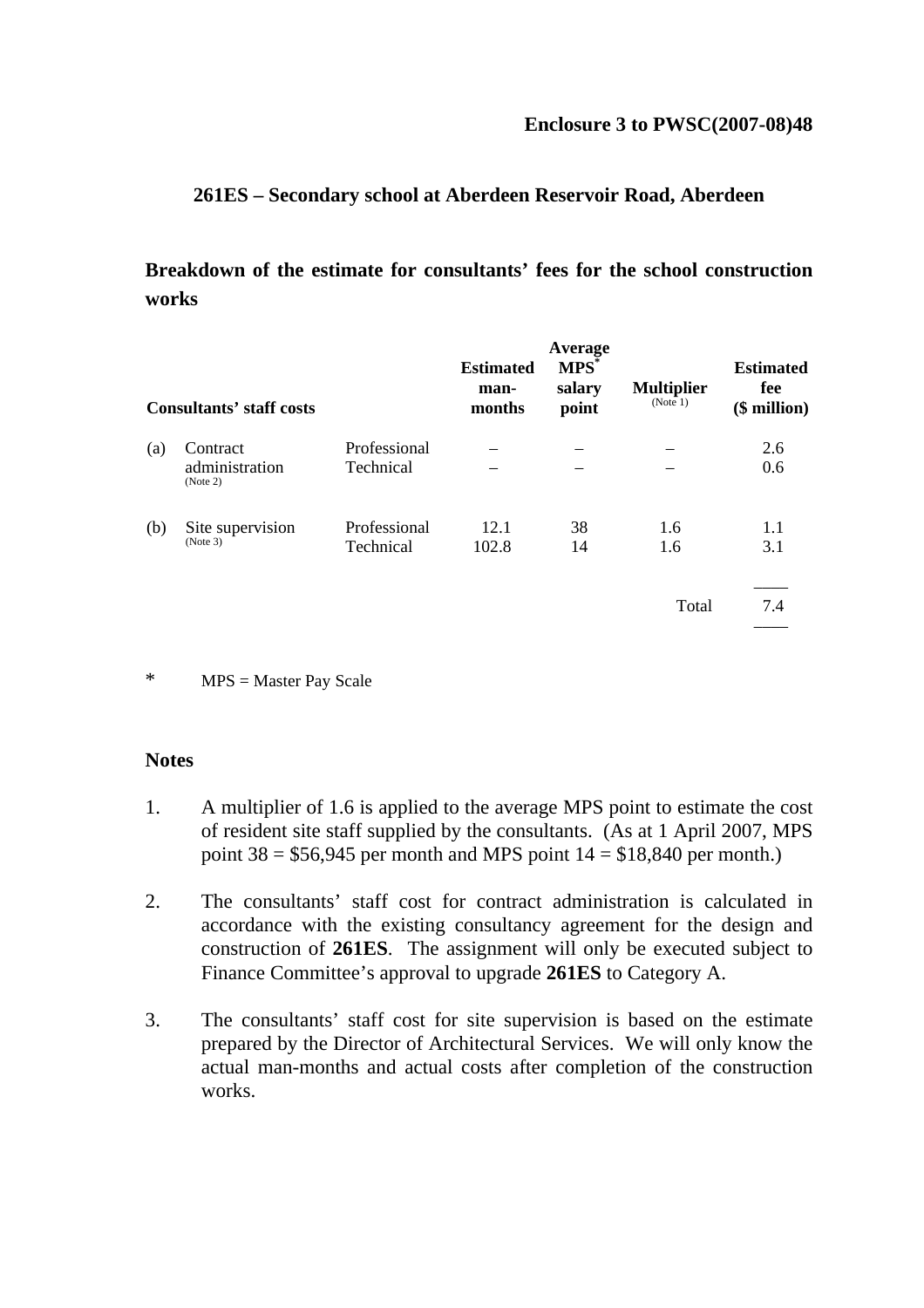### **A comparison of the reference cost of a 30-classroom secondary school project with the estimated cost of 261ES**

#### **\$ million (in Sept 2007 prices)**

|     |                                                    | Reference cost*       | <b>261ES</b>        |                 |
|-----|----------------------------------------------------|-----------------------|---------------------|-----------------|
| (a) | Site formation                                     |                       | 29.1                | (See note $A$ ) |
| (b) | Piling                                             | 12.3                  | 19.4                | (See note B)    |
| (c) | <b>Building</b>                                    | 63.5                  | 65.0                | (See note $C$ ) |
| (d) | <b>Building services</b>                           | 18.7                  | 20.2                | (See note D)    |
| (e) | Drainage                                           | 2.8                   | 2.5                 | (See note E)    |
| (f) | External works                                     | 11.5                  | 11.0                | (See note F)    |
| (g) | Furniture and equipment                            |                       | 6.0                 | (See note G)    |
| (h) | Consultants' fees                                  |                       | 7.4                 | (See note H)    |
| (i) | Contingencies                                      | 10.9                  | 15.4                |                 |
|     | Total                                              | 119.7                 | 176.0               |                 |
| (j) | Construction floor area                            | 12 238 m <sup>2</sup> | $12603 \text{ m}^2$ |                 |
| (k) | Construction unit cost<br>${[(c) + (d)] \div (j)}$ | $$6,717/m^2$$         | $$6,760/m^2$$       |                 |

### **\* Assumptions for reference cost**

1. The estimation is based on the assumption that the school site is uncomplicated and without unusual environmental restrictions. No allowance is reserved for specific environmental restrictions such as the provision of insulated windows, air-conditioning and boundary walls to mitigate noise impacts on the school.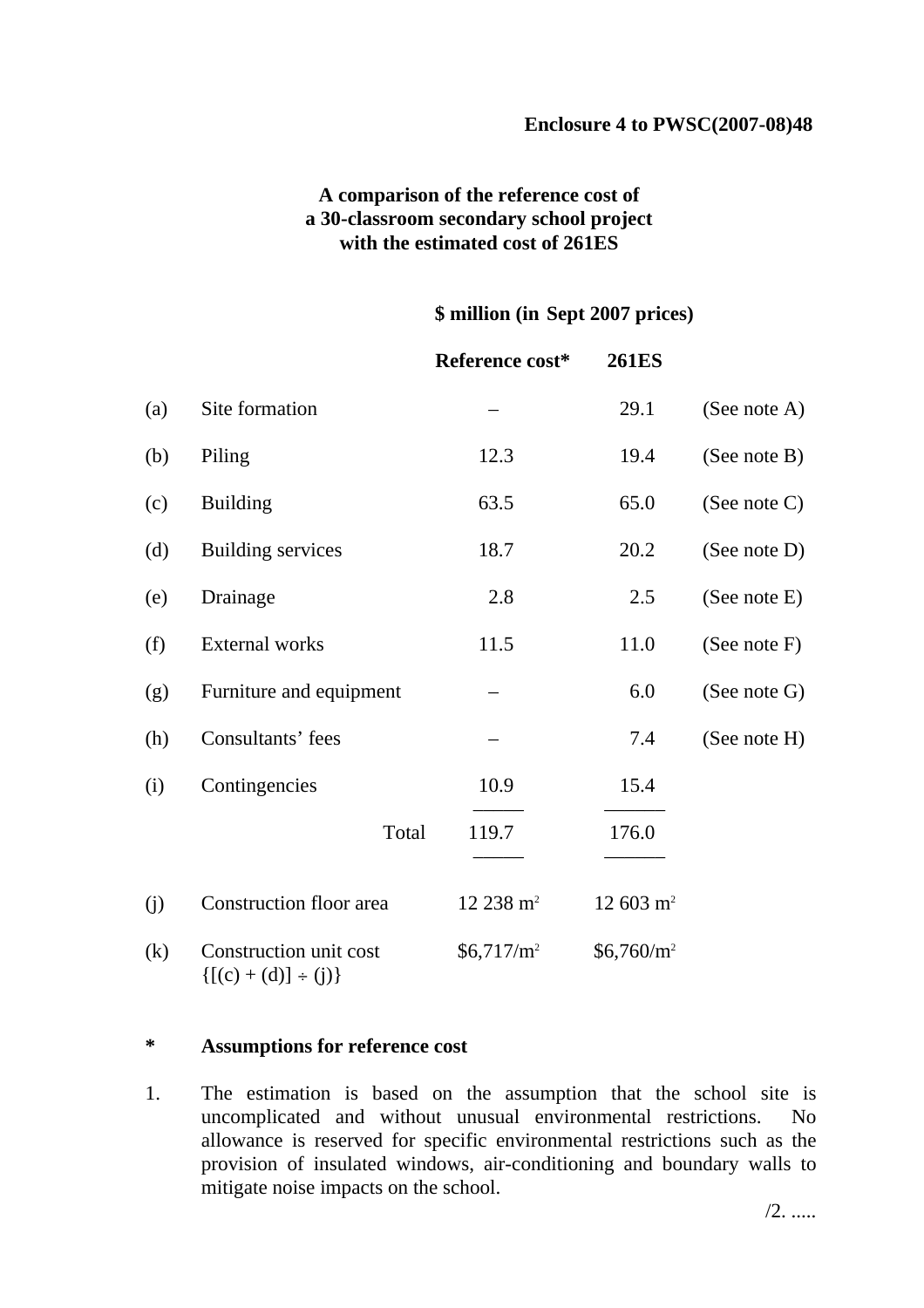- 2. No site formation works/geotechnical works are required as they are normally carried out by other Government departments under a separate engineering vote before handing over the project site for school construction.
- 3. Piling cost is based on the use of 138 steel H-piles at an average depth of 30 m, assuming that percussive piling is permissible. It also includes costs for pile caps, strap beams and testing. No allowance is reserved for the effect of negative skin friction due to fill on reclaimed land.
- 4. Cost for drainage and external works is for a standard 30-classroom secondary school site area of  $6\,950\ \text{m}^2$  built on an average level site without complicated geotechnical conditions, utility diversions, etc. (i.e. a "green-field" site).
- 5. No consultancy services are required.
- 6. Furniture and equipment costs are excluded as they are usually borne by the sponsoring bodies of new schools for meeting new demand of school places.
- 7. The reference cost for comparison purpose is subject to review regularly. We will review, and revise if necessary, the reference cost which should be adopted for future projects.

### **Notes**

- A. The cost of site formation works is site specific. It is required because the site has to be formed and a portion of Peel Rise has to be re-aligned before commencement of construction works.
- B. The piling cost is higher because vertical and inclined mini-piles have to be used on the sloping site to avoid any adverse effect on the surrounding slopes.
- C. The building cost is higher because of the slightly larger construction floor area.
- D. The cost of the building services works is higher because of the larger construction floor area and the provision of air-conditioning as a noise mitigation measure.